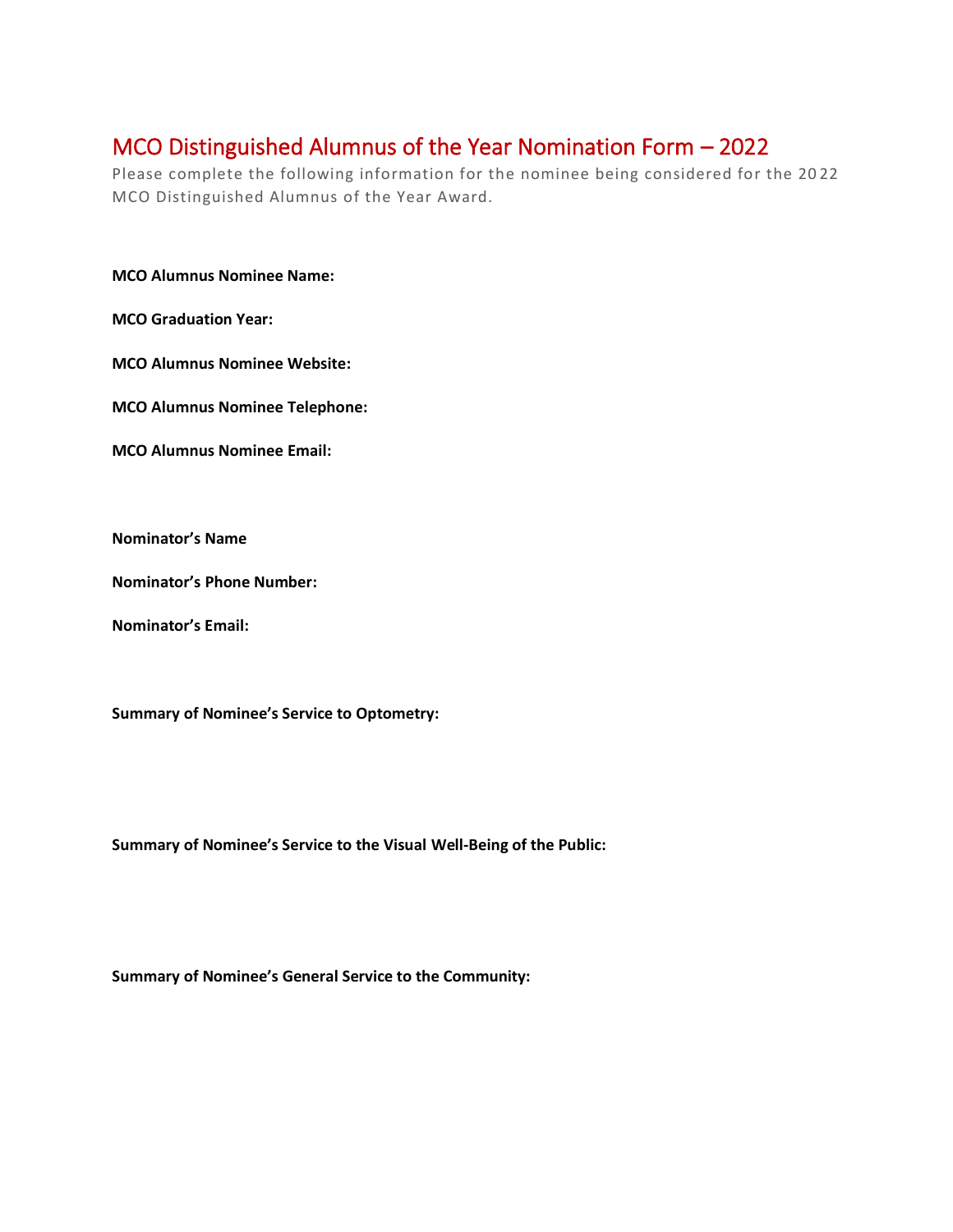**Summary of Nominee's Service to MCO:** 

**Summary of Nominee's Professional and Community Achievements:** 

**Additional Comments about the Nominee (optional):** 

Please include a copy of the Nominee's Curriculum Vitae when available. Additional pages or supporting information may be added at the discretion of the nominator not to exceed six pages. Please note that the nominee must be willing to travel to the MCO Summer CE Conference evening reception to receive the award on Wednesday, June 8, 2022. For more information about the conference, click here: <https://www.ferris.edu/optometry/continuing-education/index.htm>

Nominations are due **Friday, April 22, 2022** by email to Dr. Sarah Hinkley at [sarahhinkley@ferris.edu.](mailto:sarahhinkley@ferris.edu)  Electronic versions are encouraged although printed versions will also be accepted via mail or fax at

Michigan College of Optometry c/o Dr. Sarah Hinkley MCO 254 1124 S. State St. Big Rapids, MI 49307 Fax (231) 591-2394

The following rubric will be used to by the MCO Alumni Association board subcommittee to evaluate nominees. A final decision will be approved by the FSU Alumni Office and MCO Dean. The recipient will be notified of the award by Friday, May 6, 2022.